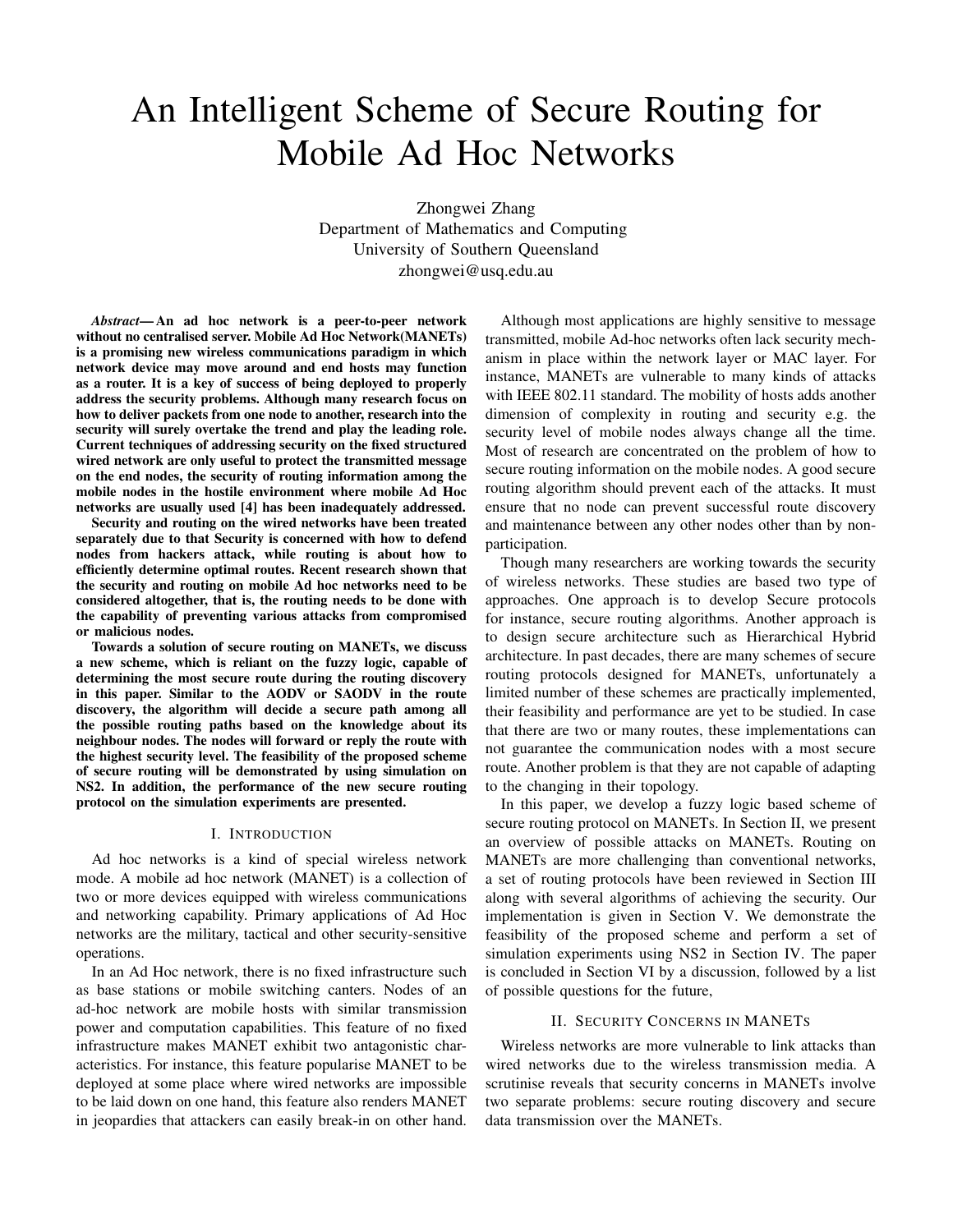The use of wireless links makes MANETS susceptible to many attacks. For instance, eavesdroppers can access secret information, violating network confidentiality. Hackers can directly attack the network to delete messages, inject erroneous messages, or impersonate a node, which violates availability, integrity, authentication, and non-repudiation. Compromised nodes also can launch attacks from within a network.

One approach to address the security on MANETs is through the authentication of message among the communicating nodes, while another approach to enhance security on MANETs is through intrusion detection. Intrusion detection is a reactive approach, which has been used with relative maturity in the traditional wired networks.

All secure routing protocols do not specify a scheme to protect data or sensitive routing information. Any centralised authority could lead to more vulnerability in MANETs. Accordingly, a secure routing protocol must be based on the principle of distributed trust. That is for each mobile hosts, there is a relationship of trust to others. Each host has a certain level of trust to other hosts.

Designing of secure routing protocols on MANETs has been based on two approaches.

# *A. Protocol based approach*

Many protocols have been developed to defend against link attacks. Dynamic source routing(DSR) is a simple routing algorithm, in which a sending node must provide the sequence of all nodes through which a packet will travel. Each node maintains its own route cache, essentially a routing table, of these addresses. Source nodes determine routes dynamically and only as needed; there are no periodic broadcasts from routes.

#### *B. Architecture based approach*

Hierarchical Hybrid architecture is an infrastructure for wireless networking. In a HH network, all mobile nodes are partitioned into groups. Each group has a group agent and some group members. A group agent itself can be a group member of higher level group.

# *C. Hybrid approach*

This approach is to combine the advantages of on-demand and optimised link-state routing for wireless sensor networks. The algorithm discovers the route to each node only when it is necessary, but route discovery is based on multipoint relays. It works as follows: the algorithm defines three types of nodes: (1) master, (2) gateway, and (3) plain. A group of nodes selects a master to form a piconet and then synchronises and maintains the neighbour list. A node can be a master in only one piconet, but it can be a plain member in any number of piconets. Gateway nodes belong to two or more piconets. Only masters and gateways forward routing information; plain nodes receive and process this information, but they do not forward it.

### III. ROUTING PROTOCOLS AND SECURITY ALGORITHMS

Different than conventional wired networks, routing on MANET is characteristised by constant changing of route and susceptibility of attacks. Routing algorithms include DSR [2], AODV [1], and SAODV [7].

## *A. Efficient routing protocols for MANETs*

In this section, we review an efficient routing protocol for MANETs. Among other routing protocols, Ad hoc On-Demand Distance Vector Routing(AODVR) is regarded as the most efficient. With AODVR, a source node checks its routing table whether there is a route, if there is no existing route, it then broadcasts an RREQ packet across the MANET. All nodes that received this RREQ packet will update their information for the source node.

Figure 1 describes the format of a RREQ packet.

 $\Omega$ 0 1 2 3 4 5 6 7 8 9 0 1 2 3 4 5 6 7 8 9 0 1 2 3 4 5 6 7 8 9 0 1  $1$  2 3



Fig. 1. RREQ packet format

Where Type is 1, J is joint flag and R is repair flag. HCount: refers to the number of hops from the Source

IP Address to the node handling the request.

BID: is a sequence number uniquely identifying the source node's IP address. DIP: IP address of destination for which a route is desired. DSN: is the last sequence number received in the past by the source for any route towards the destination. SIP: is the IP address of the node which originated the route request. SSN: the current sequence number to be used for route entries pointing to the sequence of the route request.

More importantly, AODV has a number of operations, for instance, the unicast communication of nodes include: nodes generating of RREQ and RREP and how the fields in the message are changed.

Figure 2 describes the AODV's route discovery. Node S intends to explore a route to destination node D.

- Generating route requests: A node broadcast a RREQ when it determines that it needs a route to a destination and does not have one available. After broadcasting a RREQ, a node waits for a RREP. If the RREP is not received within a constant time, the node may rebroadcast the RREQ, up to a fixed number of times. Note that each broadcast will increment the broadcast ID in the RREQ.
- Forwarding route requests: When a node receives a broadcast RREQ, it first checks to see whether it has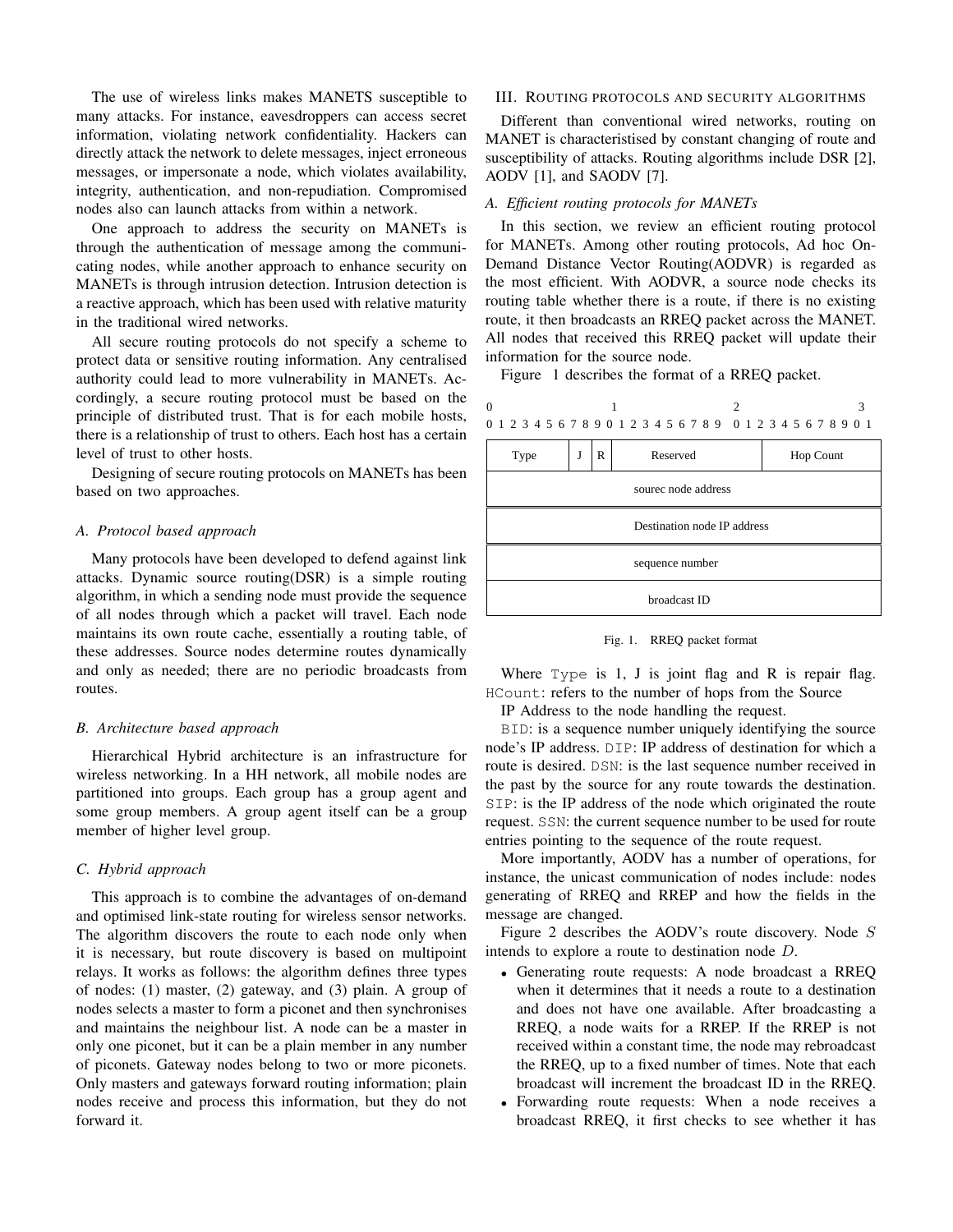

Fig. 2. Route discovery

received a RREQ with the same source IP address and a broadcast ID field of equal unsigned integer value within the last. If the checking result is invalid, then it forwards the RREQ packet to its neighbour nodes. The routing table in these nodes will be updated and a reverse path is added.

• Piggyback route reply: When this broadcasted RREQ eventually reach an intermediate node on which the checking result is valid or simply the destination node, the intermediate node or the destination node would create a RREP packet, and piggyback it back to the source node.

The primary objective of AODV and its routing algorithms is to discover routes for the packets to be delivered from the source node to the destination node, with best efficiency they ever can achieve. The security in the discovered routes was not seriously considered. AODV is an efficient routing protocol on MANETs which is necessary, but not good enough. If it can not ensure the security, the usability of MANETs would be severely reduced.

# *B. Secure Routing Protocols for MANETs*

Efficient routing on MANETs is a primary challenge. Conventional routing protocols which depend on distance-vector or link-state usually use periodic broadcast advertisements of all routers to keep routing table up-to-date. Secure routing on MANETs faces several problems:

- periodically updating the network topology increase bandwidth overhead;
- repeatedly awakening hosts to receive and send information quickly exhausts batteries;
- the propagation of routing information causes overloading, thereby reducing scalability;
- communication systems often cannot respond to dynamic changes in the network topology quickly enough.

Most of secure routing protocols for MANETs use multihop rather than single-hop routing to deliver packets to their destination. The security of mobile nodes is guaranteed by the hop-by-hop authentication, and all intermediate nodes need to cryptographic-ally validate the digital signatures appended with a routing message.

Secure routing protocols usually are based on the efficient routing protocol such as the AODV protocol discussed in Section III-A. For instance, to add security to AODV, an extension to AODV called SAODV has been designed in recent time [7]. SAODV has extended the AODV by designing a few new extension messages, and a few operations on these new extension message.

Secure routing protocols significantly improve the usefulness of the efficient routing protocol. The idea was to incorporate more information in the routing message and routing table, there are security related operations introduced in the protocols. If a secure routing protocol incurs too much overheads, it is possible to render the protocol practically unusable.

# *C. Examples of Secure Routing Protocols for MANETs*

A secure on-demand routing protocol for ad hoc networks is developed in [3]. Ariadne can authenticate routing message using one of three schemes: shared secrets between each pair of nodes, shared secrets between communicating nodes combined with broadcast authentication, or digital signatures.

SEAD: Secure efficient distance vector routing protocol [6]. SEAD is robust against multiple uncoordinated attacks creating incorrect routing state in any other node, even in spite of active attackers or compromised node in the network. The SEAD was designed based on the Destination-Sequenced Distance-Vector(DSDV).

During the route discovery process, the source node first selects a random seed number and sets the Maximum Hopcount(MHC) value. By using a hash function, h, the source computes the hash value as h(seed) and

Ariadne: A secure on-demand routing protocol for ad hoc networks. This protocol provides security against one compromised node and arbitrary active attackers, and relies only on efficient symmetric cryptography.

## IV. A NEW SCHEME OF SECURE ROUTING PROTOCOL

FL-SAODV protocol is a secure routing protocol in which the security level is determined by fuzzy logic. FL-SAODV protocol assume that each mobile host uses a secure key with its neighbour nodes. Unlike existing strategies which always assume some security association, our proposed strategy is to rely on the knowledge about the secret key and node's environment such as the wireless link bandwidth and the number of neighbour nodes.

#### *A. Node's security association*

In spite of the intricate relationship between the security level with these factors, it is obvious that the security level is in the proportional to the number of the neighbouring nodes and the length of the key. After having an arduous investigation, we discovered the following knowledge.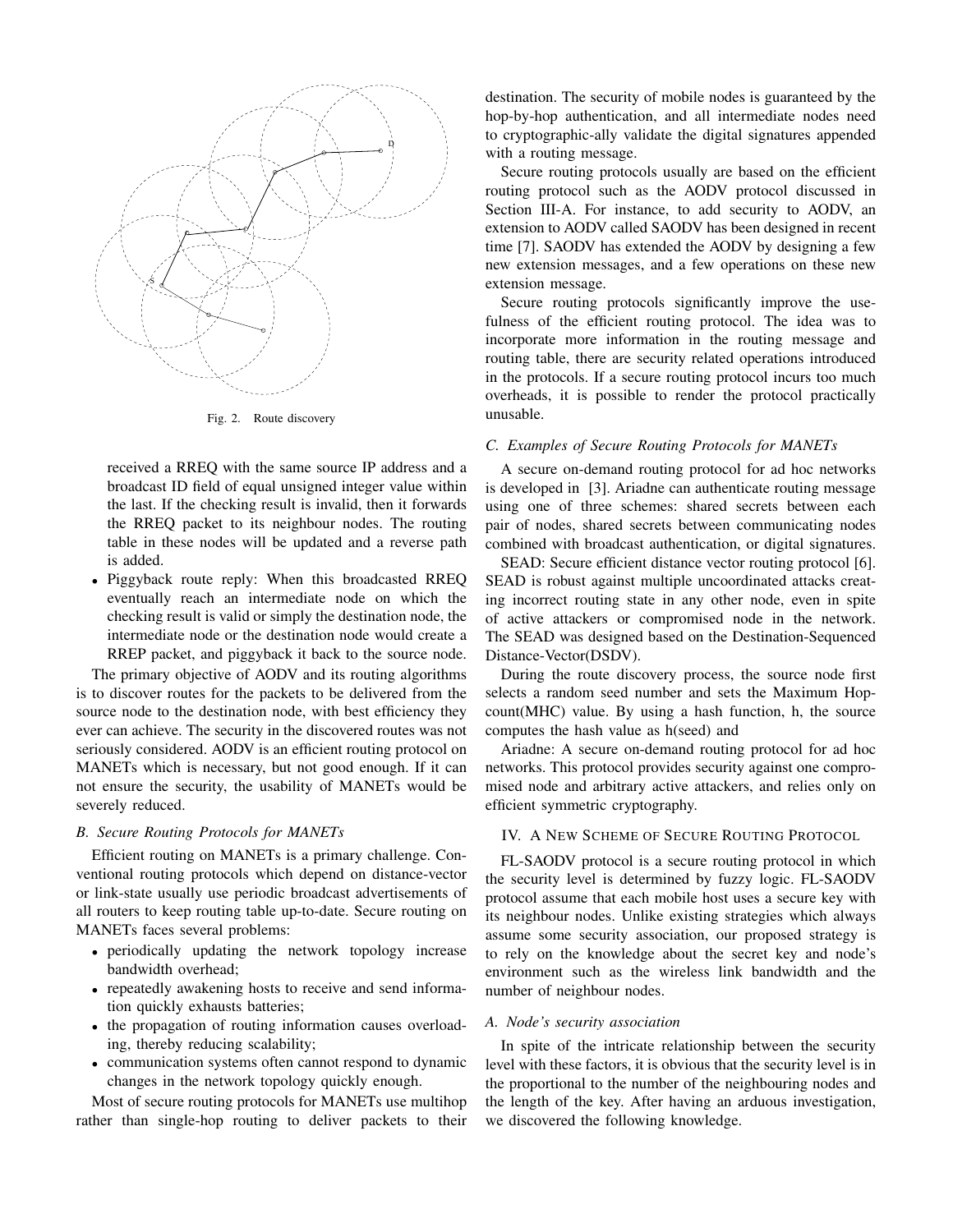• for each mobile node, if its secret key is frequently changed, it is pretty hard for adversary node to decipher the key. In other word, the mobile node concerned is of higher level of security.

if we represent the frequency of key change by  $f$ , then the security level of a mobile node  $N$  will has a relationship as  $SL \propto f$ .

- if a node has many neighbour nodes, the number of adversary nodes is higher. The security level the node has can not be very high. The security level of the mobile node  $SL \propto \frac{1}{n}$
- if a node has a secret key, its length is  $l$ , intuitively, the security level of this node must have a relationship as follows:  $SL \propto l$ .

### *B. New Secure Routing Protocol Operations*

FL-SAODV is a new scheme of secure routing protocol. Like SAODV that is based on the AODV protocol, FL-SAODV is also an extension to the SAODV. FL-SAODV assumes that each mobile node has a signature key pair from a suitable asymmetric cryptosystem. Each node is capable of securely verifying the association between the address of a given mobile node and the public key of that node. Two mechanisms are used to secure the message: digital signatures to authenticate the non-mutable fields of the message, and hash chains to secure the hop count information, which is the only mutable information in the messages. Every node uses digital signatures to sign the whole message and that any neighbour that receives verifies the signature.

*1) Mobile Node's Security Level:* The security level of a mobile node in MANETs is determined by the length of the secret key, the frequency of the key change, and the number of its neighbour nodes at a particular time. Its value can be calculated by using a fuzzy system described in Algorithm 1.

| <b>Algorithm 1</b> Security level                             |
|---------------------------------------------------------------|
| $n \leftarrow$ number of neighbouring nodes                   |
| $f \leftarrow$ the frequency of key change                    |
| $l \leftarrow$ the length of the key                          |
| for all rules in the ruleset do                               |
| get fuzzified value of $n, f$ and $l$ .                       |
| calculate the individual security level using fuzzy reason-   |
| ing                                                           |
| add the individual security level to the total security level |
| end for                                                       |
| get the defuzzified value of the total security level         |

*2) Route discovery:* The route discovery consists of two processes: (1) route request from the source node to the destination node, and (2) route reply from the destination to the source node. This algorithm of route discovery is described in Algorithm 2.

*3) Route maintenance:* A node uses HELLO message to maintain the local connectivity. The route maintenance is described in Algorithm 3.

# Algorithm 2 FL-SAODV Route Discovery

 $S \leftarrow SourceNode, T \leftarrow DestinationNode$  $SL<sub>i</sub>$  is the security level of node *i*.  $SL_p$  is the security level in the RREQ packet {The Destination node sends RREP back} Source node broadcasts a RREQ to all of its neighbours repeat for neighbour nodes do if there is a route to the destination node then authenticate the RREQ using MD5 calculate its security level using Algorithm 1. if  $SL_i > SL_p$  then update the security level in the RREQ packet overwrite the SL in RREQ with  $S_{ij}$  =  $min(S_{ij}, SL_p)$ update other fields in RREQ end if else broadcast the RREQ to its neighbour nodes end if end for until Destination node is reached {The Destination node sends RREP back} for all RREQ received do if Broadcast ID && Security Level in RREQ then create a RREP unicast RREP back to S else drop the RREQ end if the destination determines which route is the best  $SL_k = max(S_i)$ end for

#### V. IMPLEMENTATION AND EXPERIMENTS

In this section, we describe an implementation of FL-SAODV, built as an augmentation to the SAODV protocol in the NS2 network simulator [8].

## *A. Routing message format and routing table*

*1) Routing request and reply packet:* We modify the RREQ and the RREP packet formats to carry additional security information. The common fields in RREQ and RREP include:

- Destination IP address
- Source IP address
- Broadcast ID
- Expiration time for reverse path route entry
- Source sequence number

We simply adopt other messages such as HELLO message, RERR without modification.

*2) Routing table:* Every entry in the routing table contains seven fields as follows,

- Destination IP Address
- Destination Sequence Number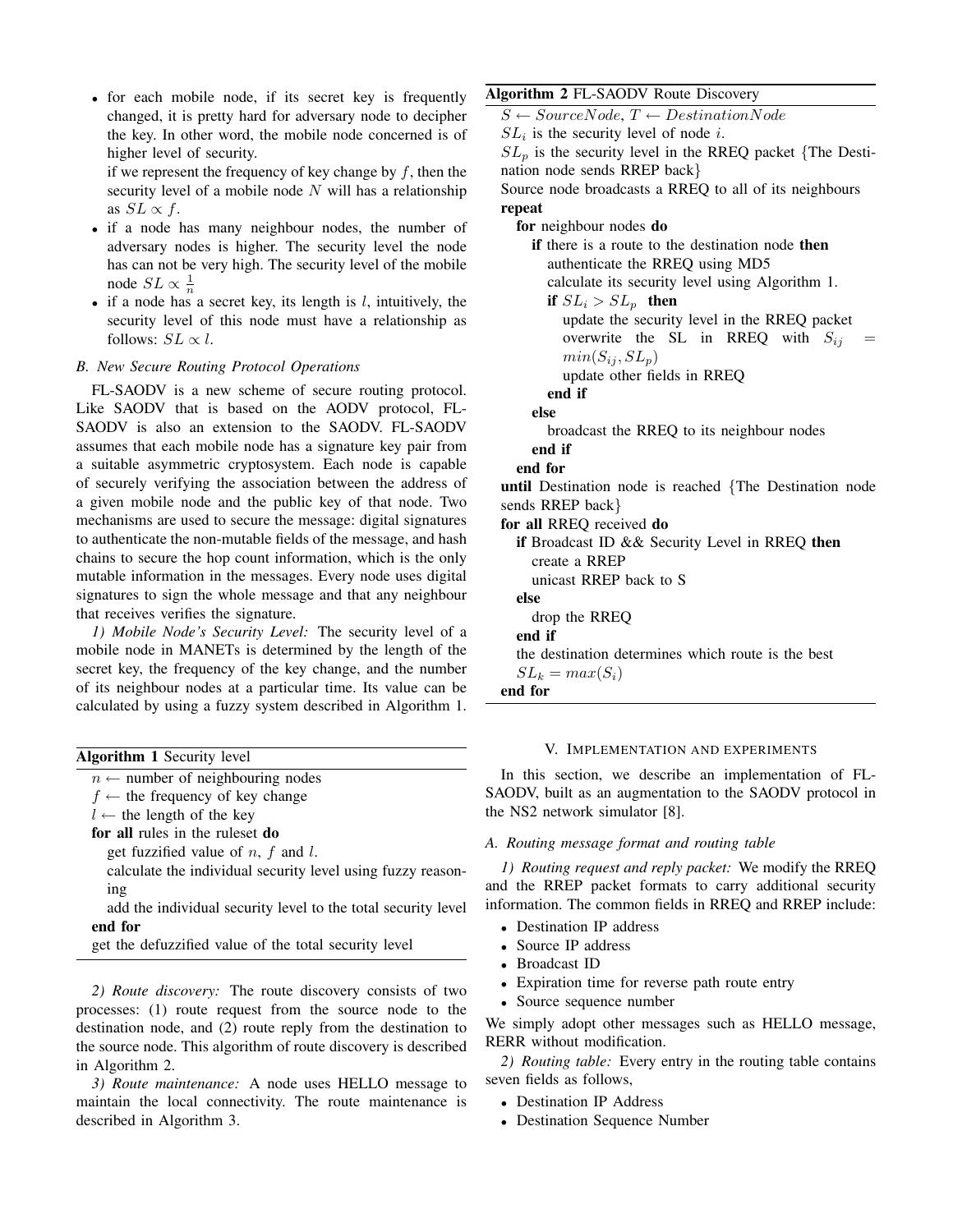|  |  |  | Algorithm 3 Route maintenance |
|--|--|--|-------------------------------|
|--|--|--|-------------------------------|

| <b>Algorithm 3</b> Route maintenance                      |
|-----------------------------------------------------------|
| S the source node                                         |
| D the destination node                                    |
| repeat                                                    |
| S send a HELLO message to each neighbouring nodes         |
| for all neighbour nodes do                                |
| <b>if</b> the neighbour node does not receive any packets |
| within a certain time <b>then</b>                         |
| the node assume the link is lost                          |
| the node send an RERR message to all precursors           |
| end if                                                    |
| end for                                                   |
| until Route Expired                                       |
| S starts a new route discovery described in Algorithm 2.  |



- Security Level
- Hop Count
- Next Hop
- List of Precursors
- Lifetime

Where the field of Security Level is an additional than the ones in the routing table of AODV protocol. It is designed to represent the minimum security level of all nodes in the route.

The field of list of precursors contains those neighbouring nodes to which a route reply was generated or forwarded. In our implementation, a data structure called linked list is used.

The field of lifetime represents the expiration time of the route, the filed of Hop Count is the number of hops needed to reach the destination.

*3) Fuzzy system of determine the security level:* The security level of each mobile node is determined by a fuzzy reasoning system. The fuzzy system is implemented using the analysis and knowledge we obtained in section IV-A. The membership functions of each factor are selected as follows.



Fig. 3. Fuzzy system

Fuzzy membership function for three factors are defined as:

- 1) key length: short and long; They are represented in Figure 4.
- 2) frequency: slow and fast; The membership functions looks quite the same as the one above. We would not present them here.
- 3) number neighbour: few, normal, and many; These membership functions are shown in Figure 5.



Fig. 5. Membership functions for the density of neighbour nodes

Fuzzy membership for the security level for each node are: lowest, low, normal, high and highest.

A fuzzy rule is a representation of knowledge in the form of IF  $x$  is Big and  $y$  is Slow Then  $z$  is High. According to the understanding about the mobile host in MANETs, we have modelled the relationship between the security level and factors, and presented them in Table I.

TABLE I FUZZY RULES

| key_length | frequency_key_change | n      | likelihood_security_level |
|------------|----------------------|--------|---------------------------|
| short      | slow                 | few    | low                       |
| short      | fast                 | normal | normal                    |
| short      | fast                 | many   | low                       |
| long       | slow                 | few    | high                      |

The security level of each mobile node is based on Algorithm 1.

### *B. Experiments and results*

.

The results generated in this section are based on the simulation experiments set up for  $4 \times 4$ ,  $5 \times 5$  and  $8 \times 8$ nodes moving around in 670m by 670m area. Nodes move according to the random way-point model.

When a node sends out the RREQ, it is assigned a random number between 0 to 100 as initial security level. The security level at each node *en route* is varying along the time due to the number of neighbour nodes changes. According to FL-SAODV, the next hop node will be either selected or determined from a few candidate nodes, based on the current security level. If there is only one neighbour node, FL-SADOV will choose that one; The relationship between FL-SAODV and AODV is that AODV is a special case, where on the route at each next hop, from the source node to the destination node, there is only candidate node.

We carried out a number of experiments. In our experiments, we shown the security level and the overheads of determining the next hop node. Figure 6 shows the security level at each